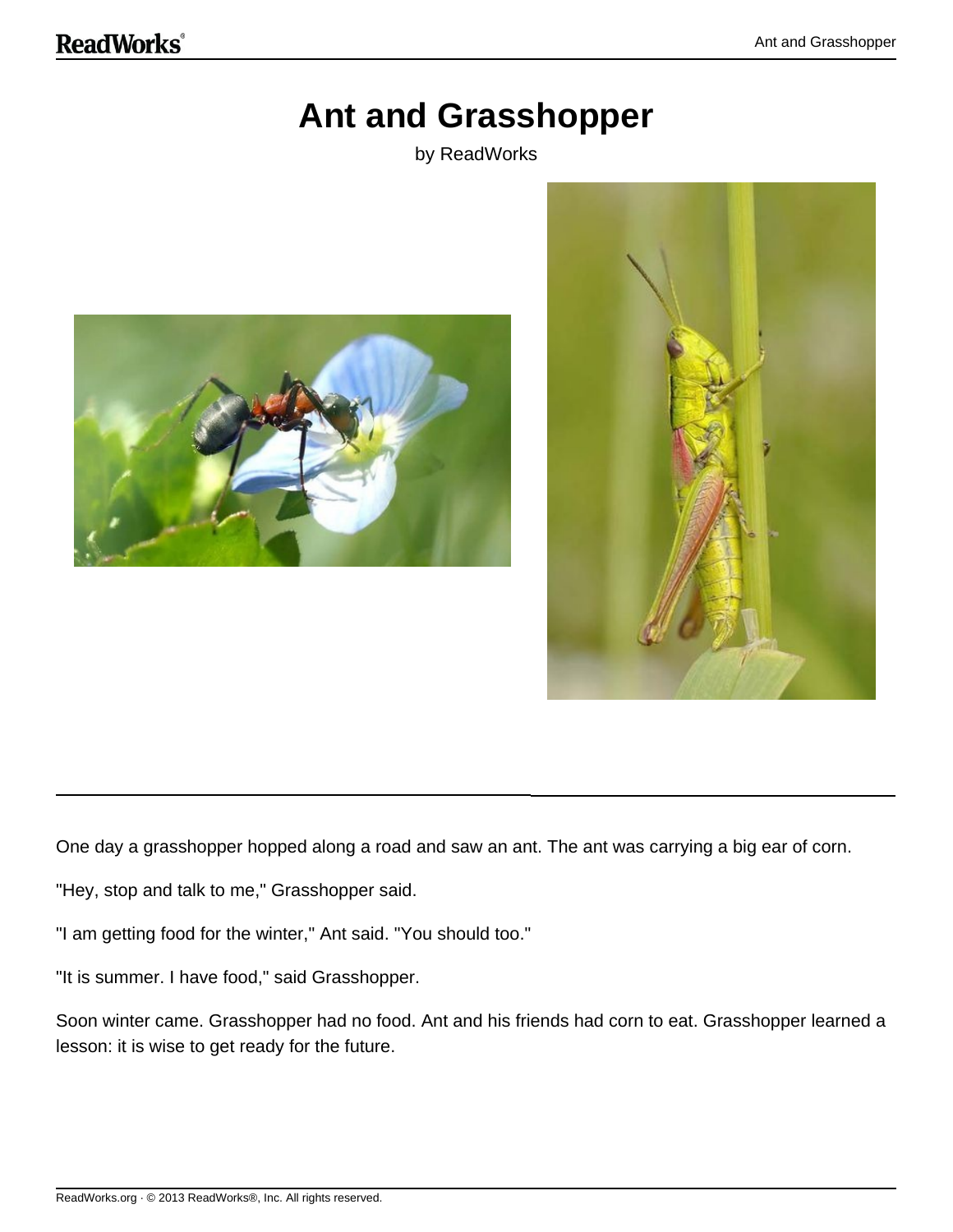

**2.** What was Ant doing at the beginning of the story?



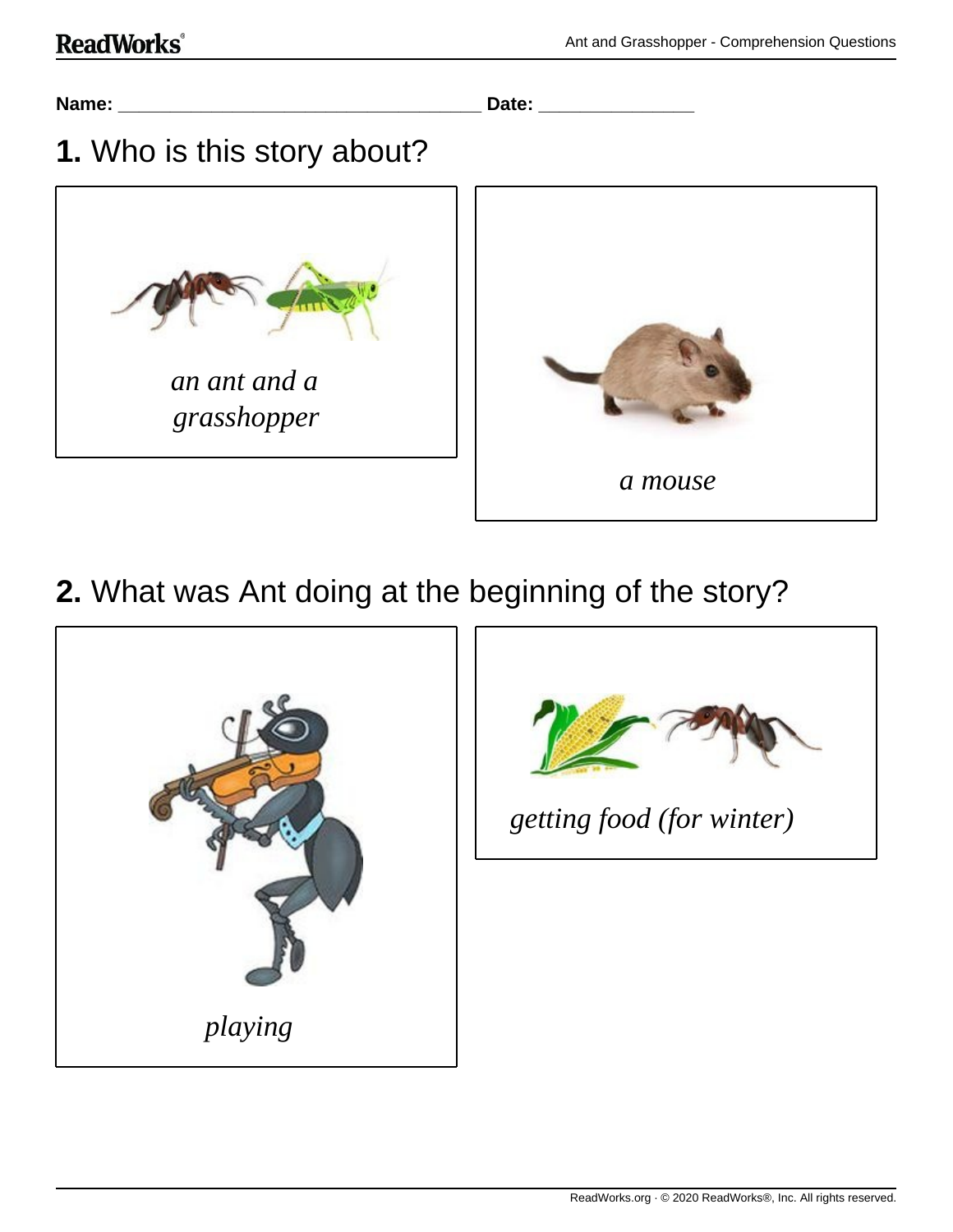## **ReadWorks**®

- **3.** Did Grasshopper get food during the summer?
	- A. yes
	- B. no
- **4.** What is the lesson of this story?





*Play as much as possible.*

*Get ready for the future.*